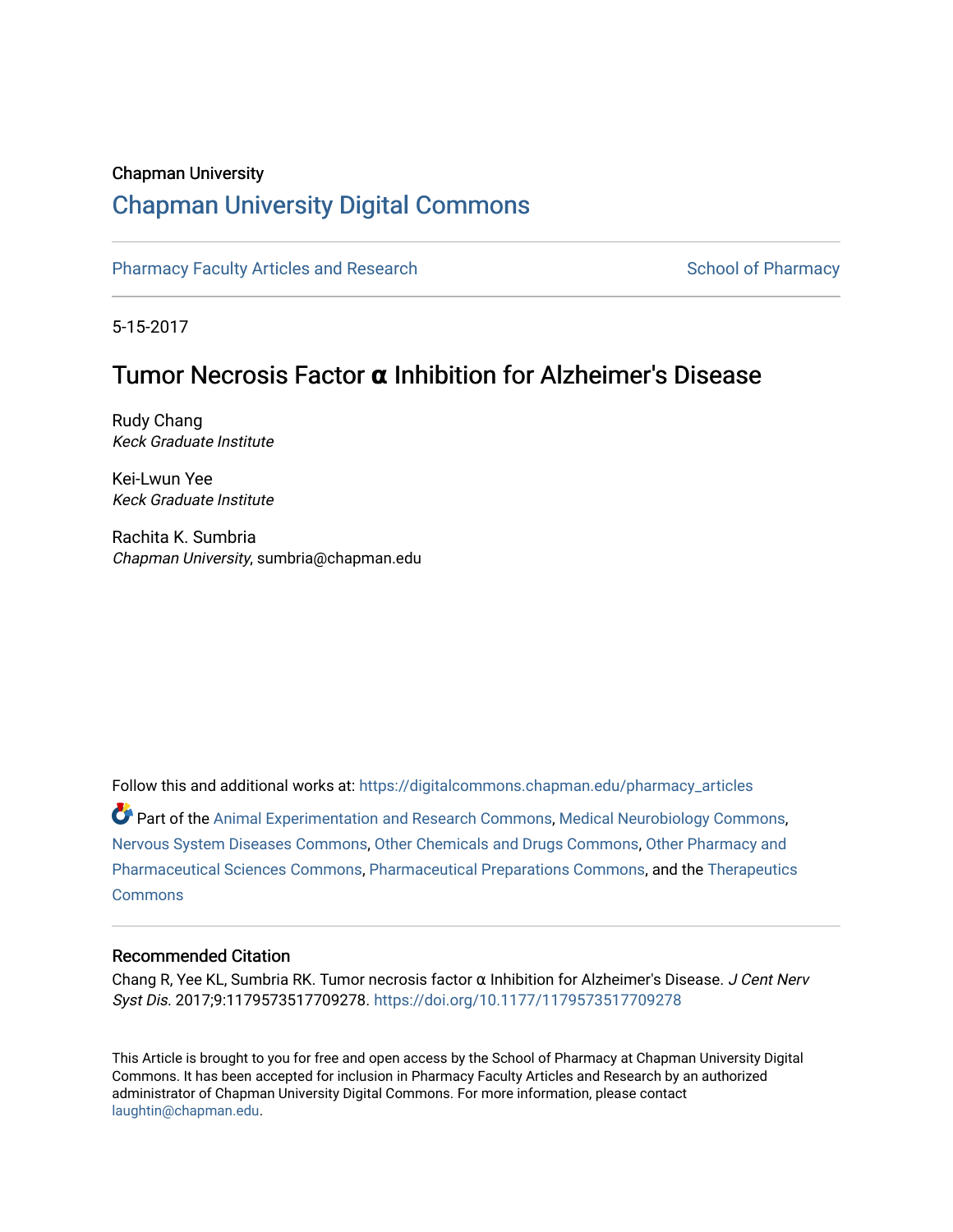# Tumor Necrosis Factor **α** Inhibition for Alzheimer's Disease

## **Comments**

This article was originally published in Journal of Central Nervous System Disease, volume 9, in 2017. <https://doi.org/10.1177/1179573517709278>

## Creative Commons License



This work is licensed under a [Creative Commons Attribution-Noncommercial 4.0 License](https://creativecommons.org/licenses/by-nc/4.0/) 

Copyright The authors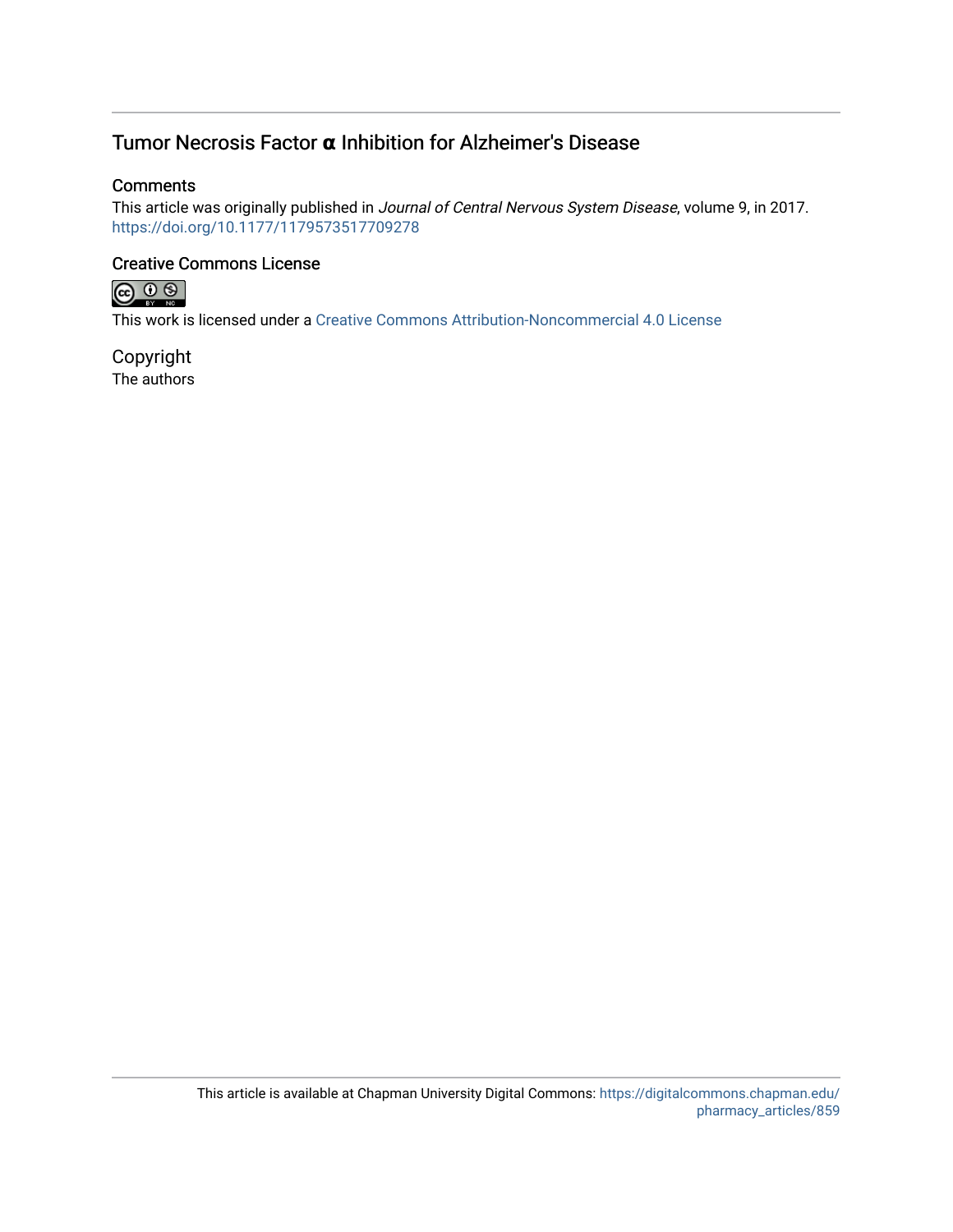## **Tumor necrosis factor** α **Inhibition for Alzheimer's Disease**

## Rudy Chang, Kei-Lwun Yee and Rachita K Sumbria

Department of Biopharmaceutical Sciences, School of Pharmacy, Keck Graduate Institute, Claremont, CA, USA.

DOI: 10.1177/1179573517709278 Journal of Central Nervous System Disease Volume 9: 1–5 © The Author(s) 2017 Reprints and permissions: [sagepub.co.uk/journalsPermissions.nav](https://uk.sagepub.com/en-gb/journals-permissions)

**SSAGE** 

**ABSTRACT:** Tumor necrosis factor α (TNF-α) plays a central role in the pathophysiology of Alzheimer's disease (AD). Food and Drug Administration–approved biologic TNF-α inhibitors are thus a potential treatment for AD, but they do not cross the blood-brain barrier. In this short review, we discuss the involvement of TNF- $\alpha$  in AD, challenges associated with the development of existing biologic TNF- $\alpha$  inhibitors for AD, and potential therapeutic strategies for targeting TNF- $\alpha$  for AD therapy.

**Keywords:** Alzheimer's disease, TNF-α, blood-brain barrier, biologic TNF-α inhibitors

#### **RECEIVED:** October 24, 2016. **ACCEPTED:** March 28, 2017.

**PEER REVIEW:** Five peer reviewers contributed to the peer review report. Reviewers' reports totaled 858 words, excluding any confidential comments to the academic editor.

#### **TYPE:** Review

**FUNDING:** The author(s) disclosed receipt of the following financial support for the research, authorship, and/or publication of this article: This work is funded by the Alzheimer's Association grant RG-15-361188 (R.K.S.).

## **Introduction**

Alzheimer's disease (AD) is the leading cause of dementia worldwide and represents one of the most serious health issues for the elderly. An estimated 5.4million Americans have AD, and this number is expected to triple in 2050 due to lack of medical breakthroughs to stop, prevent, or slow the disease.1 Over the years, research efforts have focused extensively on delineating the mechanisms and identifying targets involved in AD pathogenesis; however, to date, no disease-modifying therapy has been clinically approved for AD.

The 2 major neuropathological hallmarks of AD are extracellular deposition of amyloid beta (Aβ)–containing senile plaques and intracellular tau-containing neurofibrillary tangles (NFTs) in the brain.2 Aβ plaque formation is considered relatively specific to AD pathology; however, NFTs are found associated with other disorders as well.<sup>3</sup>  $\text{A}\beta$  plaque formation involves a cascade of events beginning with the sequential cleavage of the amyloid precursor protein (APP), a large transmembrane protein, by proteolytic enzymes β-secretase and γ-secretase. Cleavage by γ-secretase releases Aβ, peptides which are usually composed of 40 to 42 amino acid residues, into the extracellular space where they aggregate into oligomers, β-sheet–structured fibrils, followed by clumping into Aβ plaques.4 Some studies suggest that Aβ pathology more closely reflects the preclinical (asymptomatic) stage of AD, whereas accumulation of tau tangles more closely reflects the onset of clinical symptoms in AD.5 Among the numerous targets explored to treat AD, anti-Aβ approaches directed toward removal of Aβ and/or decreasing its production (eg, inhibition of γ-secretase, active immunotherapy, and anti- $Aβ$ antibodies) have shown promising results in animal models of AD6–8 and have been at the forefront of AD research. Most of the studies investigating the effects of anti-Aβ approaches have had limited success in mid- to late-stage clinical development and have failed to reach primary clinical end points.9 A recent study investigated the effect of a selective tau

**Declaration of Conflicting Interests:** The author(s) declared no potential conflicts of interest with respect to the research, authorship, and/or publication of this article.

**Corresponding Author:** Rachita K Sumbria, Department of Biopharmaceutical Sciences, School of Pharmacy, Keck Graduate Institute, Claremont, CA 91711, USA. Email: [rsumbria@kgi.edu](mailto:rsumbria@kgi.edu)

aggregation inhibitor in patients with mild-to-moderate AD. This anti-tau approach, however, failed to reach primary outcome measures.10

More recent research has pivoted focus to cytokine-mediated neuroinflammation as a major contributor to the development of AD, and evidence suggests that inflammation promotes pathological processes that lead to AD.11–13 Among the cytokines involved in neuroinflammation, tumor necrosis factor  $\alpha$  (TNF- $\alpha$ ) is the most studied and plays an essential role in the cytokine cascade during an inflammatory response. Although the levels of TNF- $\alpha$  in the periphery and central nervous system (CNS) of healthy adults are maintained at very low levels, the levels of this cytokine are significantly elevated in blood<sup>14</sup> and CNS<sup>12</sup> of patients with AD, and many clinical and animal studies have demonstrated a link between excess  $TNF-\alpha$  levels in the brain and AD.<sup>15</sup> Here, we focus on the involvement of TNF- $\alpha$  in AD, challenges associated with the development of existing biologic TNF- $\alpha$  inhibitors (TNFIs) for AD, and potential therapeutic strategies for targeting TNF- $\alpha$  for AD therapy.

### **TNF-**α **and TNF-**α **Receptors**

TNF- $\alpha$ , first recognized for its antitumor activity,<sup>16</sup> is one of the main inflammatory cytokines involved in initiating and propagating an inflammatory response. TNF- $\alpha$  is a monomeric (17kDa) nonglycosylated type 2 transmembrane protein that belongs to a superfamily of ligand/receptor proteins called the TNF/TNF receptor (TNF/TNFR) superfamily proteins. TNF- $\alpha$  is inserted into the membrane as a homotrimer which is then cleaved into a 51-kDa soluble trimer via proteolytic cleavage by the TNF-α–converting enzyme.17 In the central nervous system, TNF- $\alpha$  can be synthesized in the brain by microglia,<sup>18</sup> neurons,<sup>19</sup> and astrocytes.<sup>20</sup>

TNF- $\alpha$  binds to 2 receptor subtypes, TNFR1 (p55-R) and TNFR2 (p75-R), each having distinct signaling pathways differentiated by the presence of an intracellular death domain

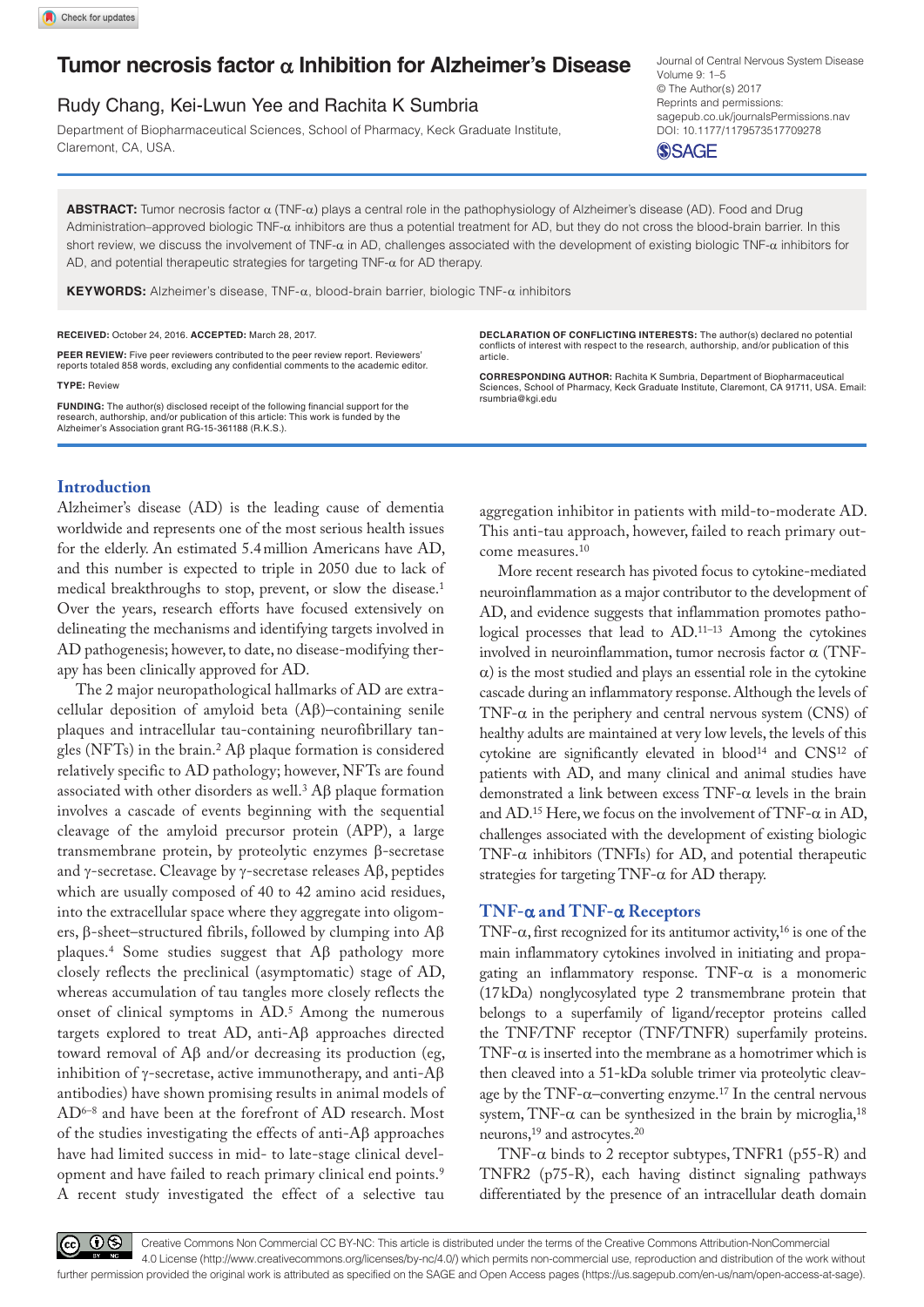(DD).21 TNFR1, which contains the DD, is ubiquitously expressed in various cell types and is activated through either soluble TNF- $\alpha$  (sTNF- $\alpha$ ) or membrane TNF- $\alpha$  (mTNF- $\alpha$ ).<sup>22</sup> TNFR1, once activated, is involved in divergent effects including cell proliferation, activation, antiviral activity, and primarily in TNF-α–mediated apoptosis and cytotoxicity. TNFR2 has a higher affinity for TNF-α, is activated preferentially by mTNF- $\alpha$ , and is primarily expressed at low levels by cells of the immune system and endothelial cells.22 TNFR2 lacks the DD and can trigger signaling cascades that activate proinflammatory and pro-survival pathways through the activation of the cellular inhibitor of apoptosis proteins 1 and 2, nuclear factor κB, and phosphatidylinositol 3-kinase– dependent signaling pathways.23 Some studies also report an indirect role of TNFR2 in TNF-α–mediated cytotoxicity via the enhancement of TNFR1-mediated cytotoxicity, but no induction of cytotoxicity by TNFR2 alone.<sup>24</sup> Overall, the general consensus is that TNFR1 exerts pro-apoptotic functions, whereas TNFR2 typically promotes cell survival and proliferation.23

## **TNF-**α **Involvement in AD**

The role of TNF- $\alpha$  in the pathophysiology of AD has been examined both in clinical and animal studies. One of the earliest evidence suggesting the involvement of TNF- $\alpha$  in AD pathophysiology was its presence around the Aβ plaque in postmortem human AD brains.25 Following studies in human AD brains showed that TNFR1 signaling is required for Aβinduced neuronal death, and although TNFR1 protein levels are significantly greater in AD brains compared with nondemented brains, TNFR2 protein levels are lower.<sup>26</sup> Furthermore, an increase in the binding affinity of TNF-α to TNFR1, but a decrease in binding affinity to TNFR2, was observed.26 Genetic association studies showed that chromosome 12p region encoding for the TNFR1 gene and the chromosome 1p region encoding for the TNFR2 gene are associated with late-onset AD.<sup>27</sup> The role of TNF- $\alpha$  in AD pathology was further suggested by studies in which significant elevation of TNF- $\alpha$  levels in the cerebrospinal fluid (CSF)28 and serum29,30 of patients with AD correlated with disease progression.<sup>30</sup>

The reported clinical findings regarding the role of TNF- $\alpha$  in AD pathology are consistent with observations made in mouse models of AD. Elevated TNF-α levels were observed in the brain tissues of AD transgenic mice.<sup>31</sup> Furthermore, elevated TNF-α levels were associated with intraneuronal Aβ immunoreactivity in the entorhinal cortex, and these elevated TNF- $\alpha$  levels correlated with cognitive deficits in AD mice.<sup>32</sup> The role of TNF- $\alpha$  signaling in abnormal APP processing, Aβ plaque accumulation, tau-related pathology, and cell death has also been reported. Deletion of TNFR1 in AD transgenic mice lowered Aβ formation, Aβ plaque burden, β-secretase 1 (BACE1) expression, and cognitive deficits.33 However, ablation of both TNFR1 and TNFR2 exacerbated Aβ and tau pathology due to aggravation of



**Figure 1.** Central role of TNF-α in AD pathophysiology. Elevated TNF-α levels in AD may enhance Aβ production, decrease Aβ clearance, increase neuronal loss and cell death, and are implicated in cognitive decline in AD. Aβ indicates amyloid beta; AD, Alzheimer's disease; TNF-α, tumor necrosis factor α.

TNFR1-mediated AD pathology resulting from silencing of TNFR2.34 Furthermore, genetic inactivation of TNFR1 signaling in AD transgenic mice prevented intraneuronal accumulation of Aβ, 35 whereas genetic deletion of TNFR2 exacerbated AD pathology in a transgenic mouse model of AD.36 In AD transgenic mice, TNF-α increased Aβ production through upregulation of both β-secretase expression<sup>37</sup> and  $\gamma$ -secretase activity,<sup>38</sup> and chronic neuronal TNF- $\alpha$ expression resulted in extensive neuronal cell death.19 Excess TNF-α levels in the brain can disrupt clearance of Aβ by inhibiting microglial clearance of Aβ, 39 cause synaptic dysfunction,<sup>40</sup> and accelerate disease progression and cognitive decline.41 Overall, TNF-α–driven processes are involved at multiple stages of AD pathophysiology and disease progression (Figure 1).

### **Targeting TNF-**α **in AD**

The most potent TNFIs are biologic drugs that are Food and Drug Administration (FDA) approved for the treatment of peripheral inflammatory conditions including Crohn disease, rheumatoid arthritis, and psoriatic arthritis. These biologic TNFIs include TNF-α–specific monoclonal antibodies (MAbs) (infliximab, adalimumab, golimumab, and certolizumab), and recombinant fusion proteins (etanercept).15 TNFα–specific MAbs bind to either mTNF-α or sTNF-α thus preventing TNF- $\alpha$  signaling mediated by both TNFRs. However, recombinant fusion protein TNFI (etanercept) is comprised of the extracellular domain (ECD) of the TNFR2 fused to the c-terminal of the Fc domain of human IgG1. The fusion protein also binds to both mTNF- $\alpha$  and sTNF- $\alpha$  with high affinity preventing TNF-α signaling mediated by both TNFRs.23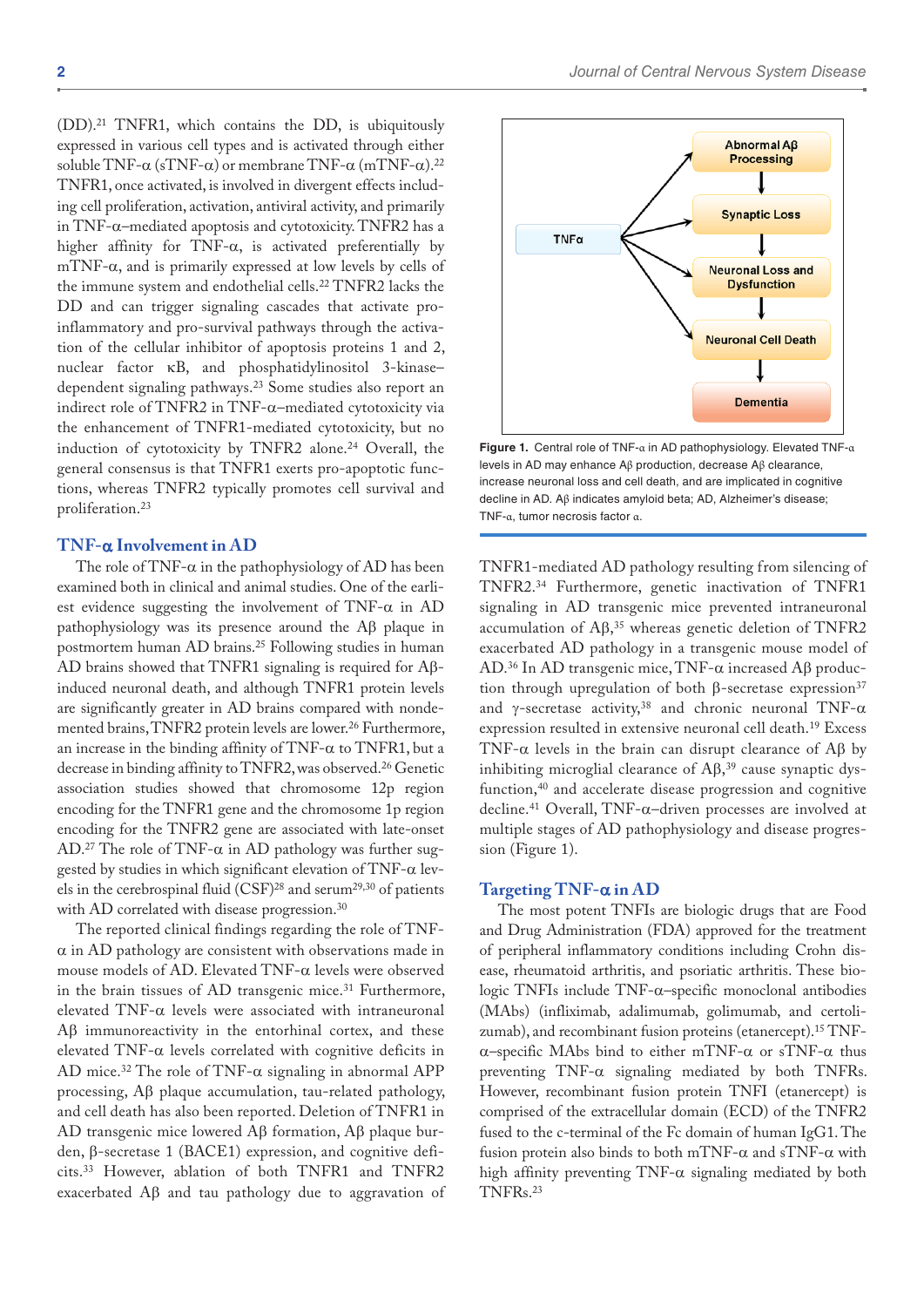| <b>BIOLOGIC TNFI</b>               | <b>SPECIES</b> | <b>ROUTE OF ADMINISTRATION</b> | <b>THERAPEUTIC EFFECT</b>                                                                        |
|------------------------------------|----------------|--------------------------------|--------------------------------------------------------------------------------------------------|
| Etanercept                         | Human          | Perispinal                     | Cognitive improvement <sup>45</sup>                                                              |
| Infliximab                         | Human          | Intrathecal                    | Cognitive improvement, change in blood,<br>and CSF $AB$ and tau <sup>47</sup>                    |
|                                    | Mouse          | Intracerebroventricular        | Reduction in $A\beta$ pathology, tau<br>phosphorylation, and cognitive deficits <sup>42-44</sup> |
| Recombinant dominant negative TNFI | Mouse          | Intrahippocampal               | Reduction in A $\beta$ pathology <sup>35</sup>                                                   |

**Table 1.** Summary of studies focusing on neutralization of brain TNF-α with biologic TNFIs in AD.

Abbreviations: Aβ, amyloid beta; AD, Alzheimer's disease; CSF, cerebrospinal fluid; TNF-α, tumor necrosis factor α; TNFI, TNF-α inhibitor.

The protective effects of TNF- $\alpha$  inhibition using these biologic TNFIs have been demonstrated both in clinical and experimental AD (Table 1). Inhibition of sTNF- $\alpha$  signaling by intracerebral infusion of a dominant negative TNFI prevented preplaque Aβ-associated pathology in a transgenic mouse model of AD.35 Intracerebroventricular injection of the anti-TNF-α MAb, infliximab, reduced TNF-α levels, Aβ plaques and tau-phosphorylation,<sup>42</sup> and cognitive deficits<sup>43,44</sup> in mouse models of AD. In a small open-label 6-month study in humans, perispinal etanercept administration (dose range: 25-50mg per week) resulted in significant improvement in 3 standard measures of cognition: the AD Assessment Scale-Cognitive Subscale, the Severe Impairment Battery, and the Mini-Mental State Examination in patients with AD.45 These observed clinical improvements are hypothesized to be due to rapid penetration of etanercept into the CSF following perispinal administration and mediated by nonsynaptic signal transduction mechanisms of etanercept. However, in a recent study, perispinal injection of etanercept resulted in perispinal drug accumulation, but consistent intracranial delivery of the drug was not observed.<sup>46</sup> In a recent case report, intrathecal administration of infliximab resulted in rapid cognitive improvement in a female patient with AD,<sup>47</sup> and larger controlled trials are warranted. Collectively, both clinical and preclinical evidence underscore the therapeutic potential of biologic TNFIs for AD therapy.

One hindrance to the further development of the FDAapproved biologic TNFIs for AD is their limited blood-brain barrier (BBB) penetration,<sup>48</sup> and invasive delivery approaches may not be practical or safe for chronic dosing for AD. Recently, modulation of peripheral TNF- $\alpha$  activity by biologic TNFIs has shown promise in transgenic mouse models of AD49; however, in a randomized double-blind phase 2 clinical trial, weekly subcutaneous injections of etanercept did not improve cognition, global function, or behavior in a small group of subjects with mild-to-moderate AD dementia.50 Further studies will be needed to determine whether peripheral modulation of TNFα offers clinical improvement in AD.

Biologic drugs such as etanercept, ECD of the TNFR2, can be reengineered to enable BBB penetration by fusion of the biologic drug to a BBB molecular Trojan horse (MTH).<sup>51</sup> A BBB MTH is an endogenous peptide or peptidomimetic monoclonal antibody that undergoes receptor-mediated transport

across the BBB via endogenous peptide receptors, such as the transferrin receptor (TfR) or the insulin receptor. This binding triggers receptor-mediated transport of the MAb across the BBB, which ferries the biologic drug into the brain.<sup>52</sup> One such BBB-penetrating TNFR, specific for the mouse, has been engineered and tested in mouse models of neurological diseases (Figure 2). The amino terminus of the human TNFR2 ECD is fused to the carboxyl terminal of the heavy chain of the chimeric TfRMAb to engineer a fusion protein designated as cTfRMAb-TNFR.53 This orientation frees the amino terminus of the cTfRMAb that is involved in binding to the BBB TfR and places the TNFR ECD in a dimeric configuration. Because both human and mouse monomeric  $TNF-\alpha$  share high amino acid identity, and the human TNFR binds mouse TNF- $\alpha$  with high affinity,<sup>54</sup> the cTfRMAb-TNFR fusion protein involves the human TNFR and not the mouse TNFR. The cTfRMAb-TNFR fusion protein binds to both the mouse TfR and TNF- $\alpha$  with high affinity evident from the low binding constants  $(K_d = 2.6 \pm 0.3 \text{ nM}$  for mouse TfR and  $96 \pm 34 \text{ pM}$  for TNF- $\alpha$ ). The cTfRMAb-TNFR is thus a bifunctional molecule that allows (a) rapid noninvasive transvascular delivery of the TNFR across the BBB using a receptor-mediated transcytosis approach and (b) once in the brain, the TNFR can sequester excess TNF-α. A complete pharmacokinetic analysis of this BBB-penetrating biologic TNFI, the cTfRMAb-TNFR fusion protein, showed that systemic routes (intraperitoneal, subcutaneous, or intravenous) of administration result in brain concentrations of the cTfRMAb-TNFR fusion protein that are 20-fold to 50-fold greater than the concentration of TNF- $\alpha$  in pathologic conditions of the brain.<sup>55</sup> The intravenous route of administration is preferred for acute neurological conditions, such as ischemic stroke, whereas the intraperitoneal or subcutaneous routes of administration are more practical for dosing during chronic conditions including AD. The cTfRMAb-TNFR fusion protein was found to be protective in both acute (ischemic stroke) and chronic (Parkinson disease) mouse models of neurological diseases<sup>56–58</sup> and is currently being investigated in a mouse model of AD.

For use in humans, a fusion protein of the ECD of the TNFR2 and a chimeric or humanized antibody against the human insulin receptor (HIRMAb), designated as the HIRMAb-TNFR fusion protein, has been engineered.48 The HIRMAb is the most potent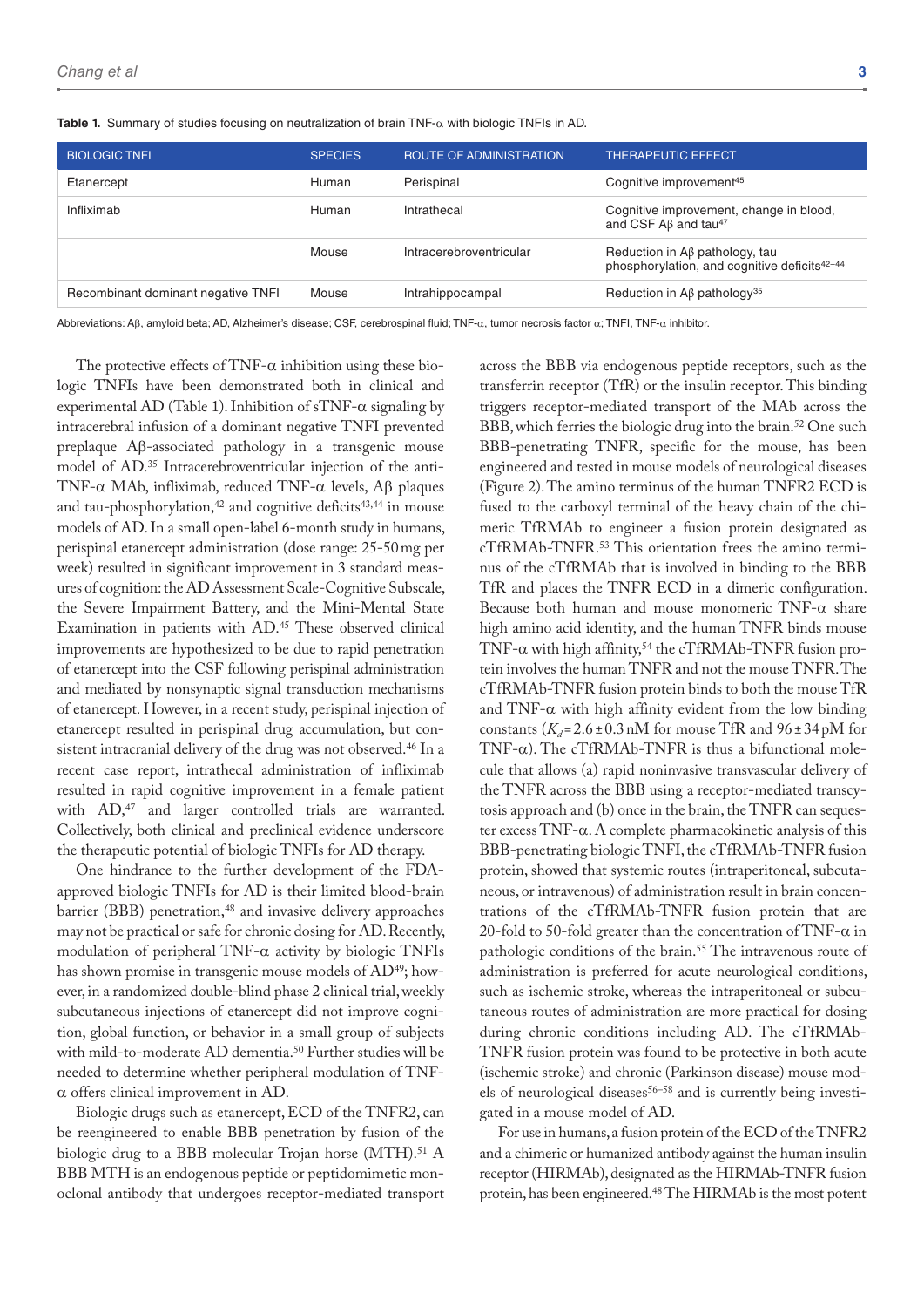

**Figure 2.** Schematic of the molecular Trojan horse (MTH) technology to ferry biologic TNF-α inhibitors (TNFIs) into the brain. The TNFI of interest in the figure is a tumor necrosis factor α receptor (TNFR). A fusion protein of TNFR and a blood-brain barrier (BBB) MTH, such as the chimeric monoclonal antibody against the mouse transferrin receptor (cTfRMAb), can be engineered and this is designated as cTfRMAb-TNFR. Following systemic injection, the cTfRMAb-TNFR fusion protein binds to the BBB transferrin receptor (TfR)1 and is transported across the BBB from blood to brain via the BBB TfR that undergoes receptor-mediated transcytosis.<sup>2</sup> Once in the brain, the TNFR domain of the fusion protein can sequester excess TNF-α in the brain.<sup>3</sup>

MTH engineered for the human brain and cross-reacts with the insulin receptor of the Old World primates. In rhesus monkeys, the brain uptake of a 0.2mg/kg dose of the HIRMAb-TNFR fusion protein after intravenous injection was  $3 \pm 0.1\%$  ID/100 g brain compared with the brain uptake of the TNFR:Fc fusion protein which was 0.23±0.06%ID/100g brain. Furthermore, chronic administration of a high dose (20mg/kg) of a HIRMAb-based fusion protein was found to be safe in rhesus monkeys.59

### **Conclusions**

A plethora of clinical and animal studies strongly suggest an involvement of TNF- $\alpha$  in the pathophysiology of AD. The FDA-approved biologic TNFIs are thus a potential treatment for AD; however, these large molecules have limited BBB penetration. Clinical studies using the perispinal route of administration for biologic TNFIs have shown encouraging results in small open-label trials; however, larger controlled trials are required to confirm these results. Another approach currently under investigation is to target peripheral TNF- $\alpha$  rather than brain TNF-α. However, this approach has not shown any cognitive improvement in a clinical setting so far, and further studies are required to determine the effect of peripheral TNF- $\alpha$ modulation on AD pathology. Novel drug delivery strategies, such as the MTH technology, enable noninvasive delivery of biologic TNFIs to the brain and target both peripheral and brain TNF-α. Considering the multifactorial role of brain TNF- $\alpha$  in AD pathophysiology, such noninvasive drug delivery strategies may be a reasonable approach to deliver biologic TNFIs to the brain for AD treatment.

## **Author Contributions**

RC wrote the first draft of the manuscript. RC, K-LY, and RKS contributed to the writing of the manuscript and agree with manuscript results and conclusions. RKS developed the structure and arguments for the paper and made critical revisions and approved the final version. All authors reviewed and approved the final manuscript.

### **Disclosures and Ethics**

As a requirement of publication, author(s) have provided to the publisher signed confirmation of compliance with legal and ethical obligations including but not limited to the following: authorship and contributorship, conflicts of interest, privacy and confidentiality, and (where applicable) protection of human and animal research subjects. The authors have read and confirmed their agreement with the ICMJE authorship and conflict of interest criteria. The authors have also confirmed that this article is unique and not under consideration or published in any other publication, and that they have permission from rights holders to reproduce any copyrighted material. The external blind peer reviewers report no conflicts of interest.

#### **References**

- 1. Alzheimer's Association. 2016 Alzheimer's disease facts and figures. *Alzheimers Dement*. 2016;12:459–509.
- 2. Citron M. Alzheimer's disease: strategies for disease modification. *Nat Rev Drug Discov*. 2010;9:387–398.
- 3. Joachim CL, Selkoe DJ. The seminal role of beta-amyloid in the pathogenesis of Alzheimer disease. *Alzheimer Dis Assoc Disord*. 1992;6:7–34.
- 4. Citron M. Alzheimer's disease: treatments in discovery and development. *Nat Neurosci*. 2002;5:1055–1057.
- 5. Johnson KA, Schultz A, Betensky RA, et al. Tau positron emission tomographic imaging in aging and early Alzheimer disease. *Ann Neurol*. 2016;79:110–119.